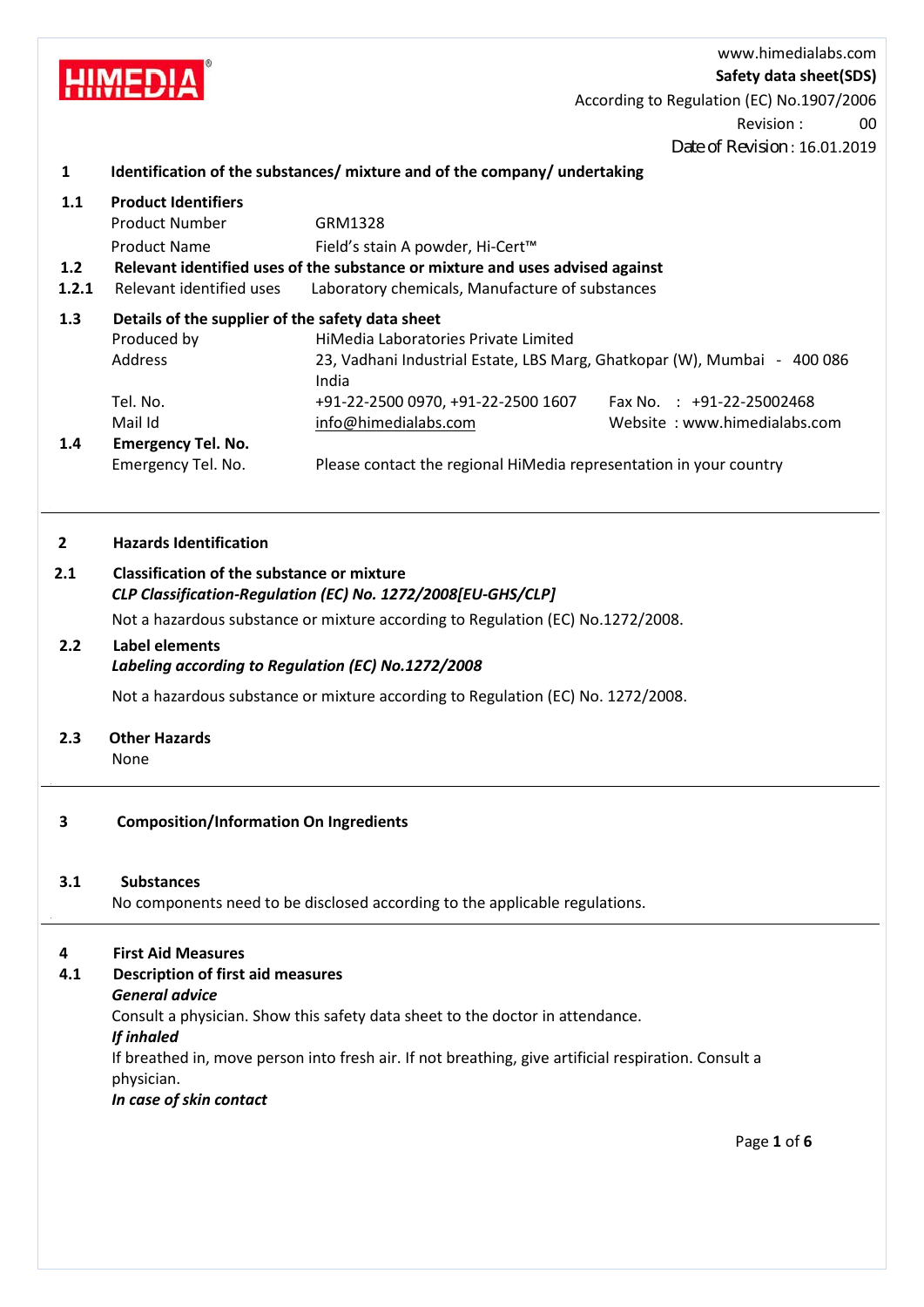Take off contaminated clothing and shoes immediately. Wash off with soap and plenty of water. Take victim immediately to hospital. Consult a physician.

#### *In case of eye contact*

Rinse immediately with plenty of water for at least 15 minutes. Consult a physician.

## *If swallowed*

Do NOT induce vomiting. Never give anything by mouth to an unconscious person. Rinse mouth with water. Consult a physician.

## **4.2 Most important symptoms and effects, both acute and delayed** The most important known symptoms and effects are described in the labeling (see section 2.2) and/or in section 11.

 **4.3 Indication of immediate medical attention and special treatment needed** No data available

## **5 Fire Fighting Measures**

## **5.1 Extinguishing media**

*Suitable extinguishing media* Use water spray, alcohol- resistant foam, dry chemical or carbon dioxide *Unsuitable extinguishing media* No data available.

- **5.2 Special hazards arising from the substance or mixture** Nature of decomposition products not known. No data available
- **5.3 Precautions for fire-fighters** Wear self contained breathing apparatus for fire fighting if necessary
- **5.4 Further information** No data available

## **6 Accidental Release Measures**

## **6.1 Personal precautions, protective equipment and emergency procedures** Wear respiratory protection. Avoid breathing vapours, mist or gas. Ensure adequate ventilation. Evacuate personnel to safe areas.  **6.2 Environmental precautions**

## Prevent further leakage or spillage if safe to do so. Do not let product enter drains. Discharge into environment must be avoided.

## **6.3 Methods and materials for containment and cleaning up** Sweep up and shovel. Contain spillage, and then collect with an electrically protected vacuum cleaner or by wet-brushing and place in container for disposal according to local regulations (see section 13). Keep in suitable, closed containers for disposal.

## **6.4 Reference to other sections**

For disposal see Section 13.

## **7 Handling and Storage**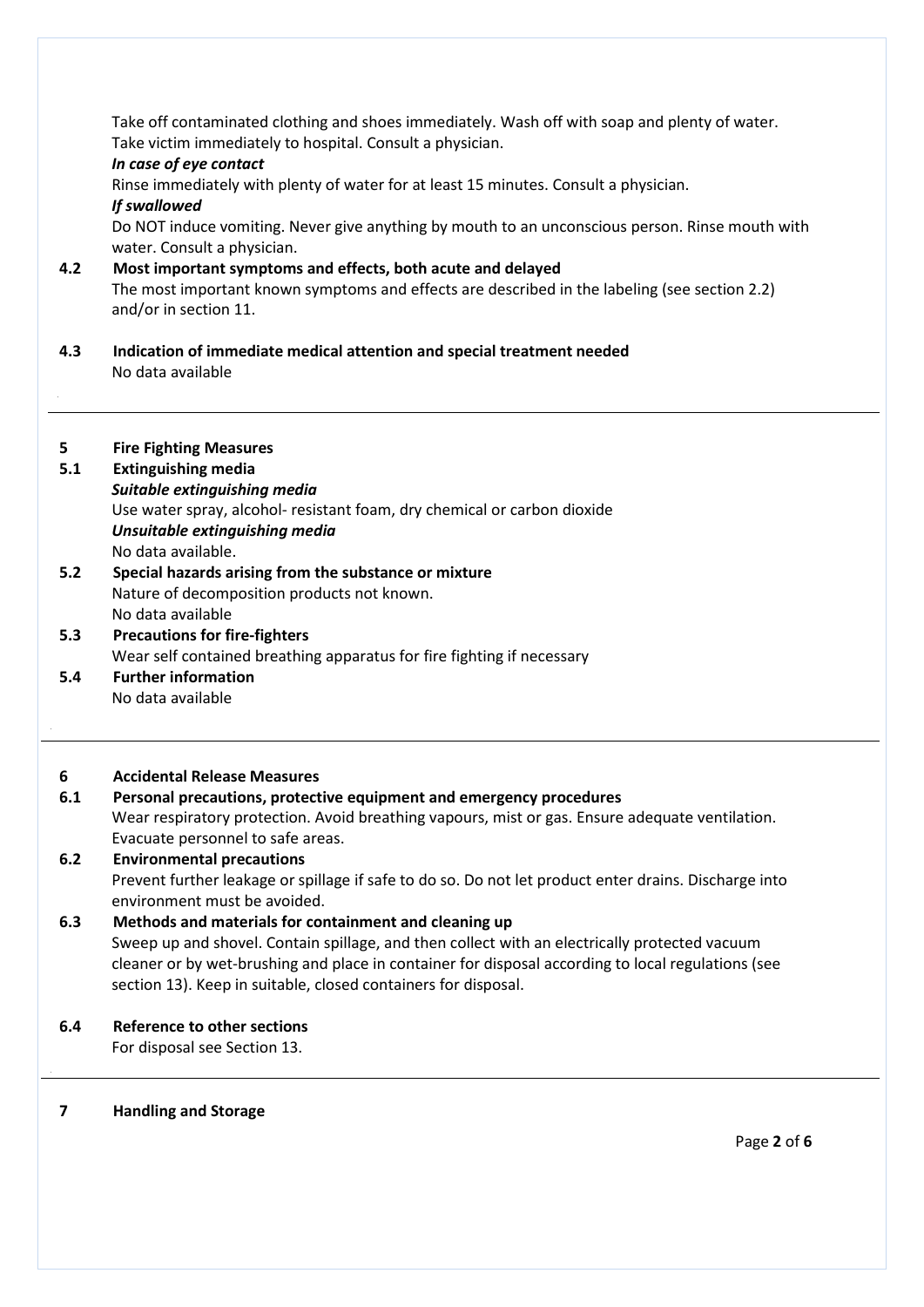| Immediately change contaminated clothing. Apply preventive skin protection. Wash hands and face |
|-------------------------------------------------------------------------------------------------|
|                                                                                                 |
|                                                                                                 |
|                                                                                                 |
|                                                                                                 |
|                                                                                                 |
|                                                                                                 |
|                                                                                                 |
|                                                                                                 |
|                                                                                                 |
|                                                                                                 |
|                                                                                                 |
|                                                                                                 |

# **9.1 Information on basic physical and chemical properties**

| Appearance                                   | Dark green to dark blue or black crystals or |  |  |  |
|----------------------------------------------|----------------------------------------------|--|--|--|
|                                              | powder or solid                              |  |  |  |
| Odour                                        | No data available                            |  |  |  |
| Odour Threshold                              | No data available                            |  |  |  |
| рH                                           | No data available                            |  |  |  |
| Melting/freezing point                       | No data available                            |  |  |  |
| Initial boiling point and boiling range      | No data available                            |  |  |  |
| Flash point                                  | No data available                            |  |  |  |
| Upper/lower flammability or explosive limits | No data available                            |  |  |  |
| Evaporation rate                             | No data available                            |  |  |  |
| Flammability (Solid, gas)                    | No data available                            |  |  |  |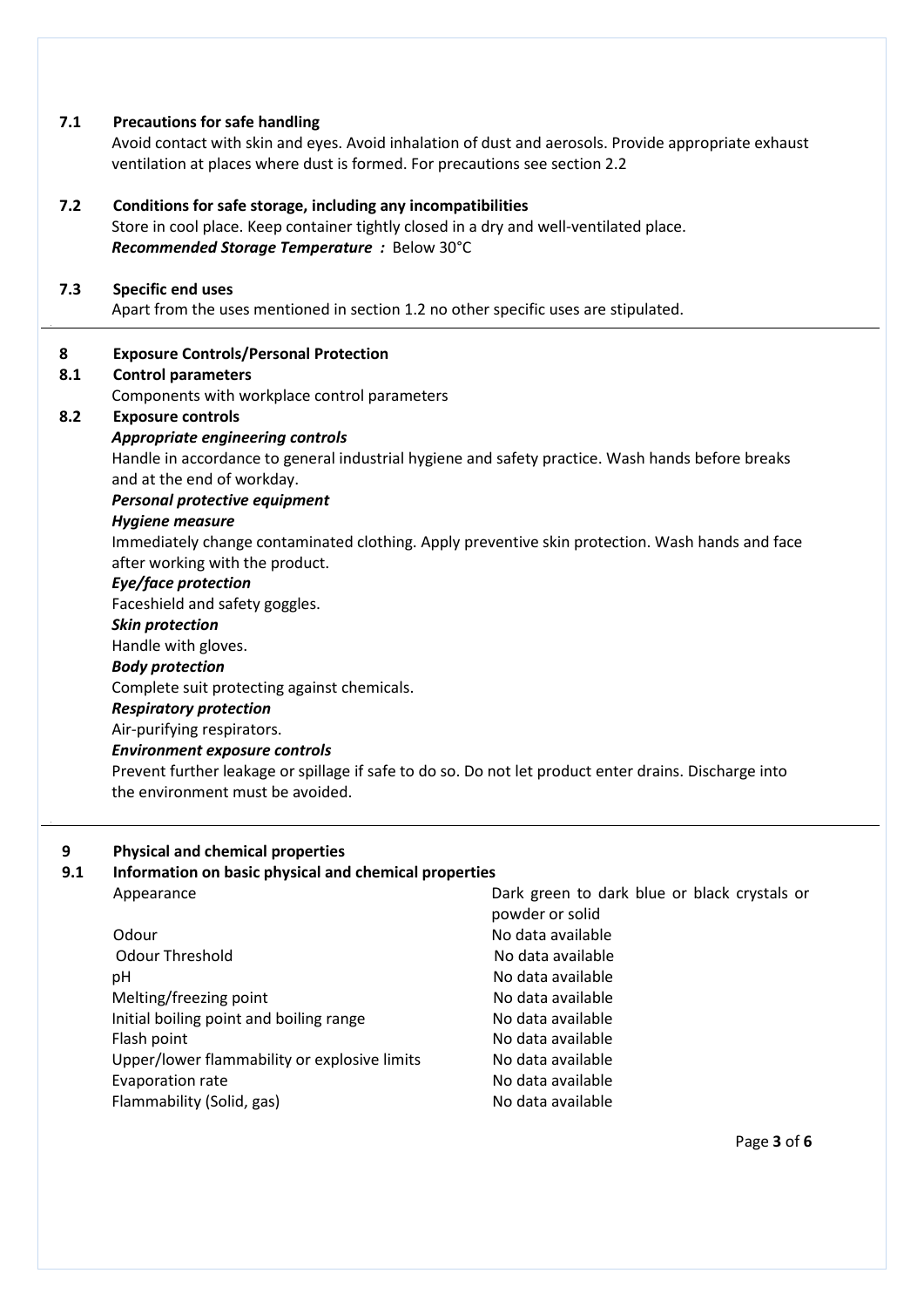Vapour pressure No data available Relative density **No observe and Allen Controllers** No data available Water Solubility No data available Partition coefficient: n-octanol/water No data available Autoignition Temperature No data available Viscosity **No data available** Explosive properties No data available Oxidizing properties No data available Vapour density Thermal decomposition

No data available No data available

#### **9.2 Other safety information** No data available

 **10 Stability and Reactivity**

 **10.1 Reactivity**

.

- No data available  **10.2 Chemical stability** Stable under recommended storage conditions.
- **10.3 Possibility of hazardous reactions** No data available
- **10.4 Conditions to avoid** No data available
- **10.5 Incompatible materials** Strong oxidizing agents
- **10.6 Hazardous decomposition products** Other decomposition products - refer section 5.2.

In the event of fire - refer section 5.

## **11 Toxicological Information**

 **11.1 Information on toxicological effects** *Acute toxicity* No data available *Skin corrosion/irritation*

No data available *Serious eye damage/eye irritation* No data available *Respiratory or skin sensitisation* No data available *Germ cell mutagenicity* No data available *Carcinogenicity* IARC: No component of this product present at levels greater than or equal to 0.1% is identified as probable, possible or confirmed human carcinogen by IARC.

Page **4** of **6**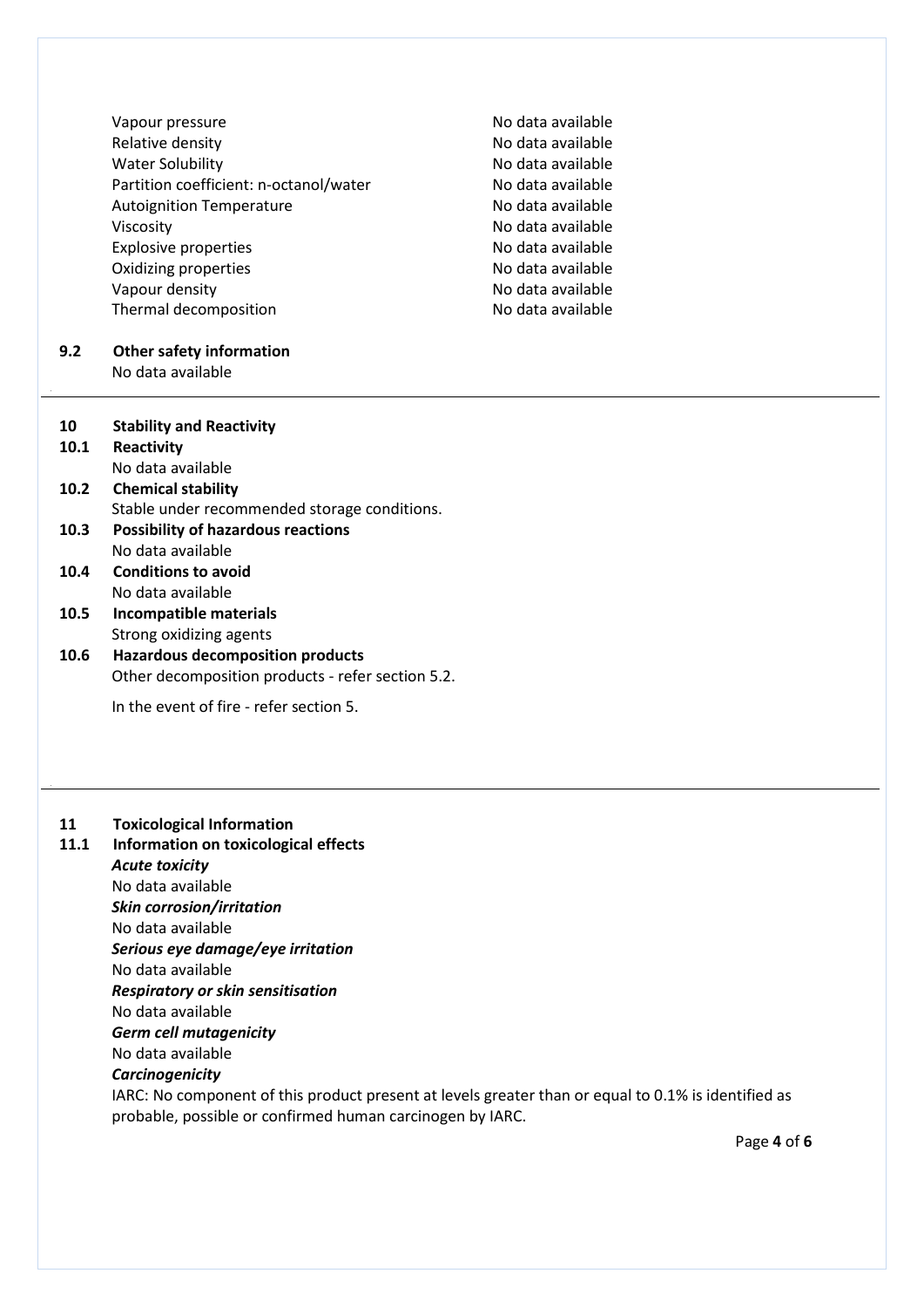|      | <b>Reproductive toxicity</b>                                                                     |  |  |  |  |  |  |
|------|--------------------------------------------------------------------------------------------------|--|--|--|--|--|--|
|      | No data available                                                                                |  |  |  |  |  |  |
|      | Specific target organ toxicity- single exposure                                                  |  |  |  |  |  |  |
|      | No data available                                                                                |  |  |  |  |  |  |
|      | Specific target organ toxicity - repeated exposure                                               |  |  |  |  |  |  |
|      | No data available                                                                                |  |  |  |  |  |  |
|      | <b>Aspiration hazard</b>                                                                         |  |  |  |  |  |  |
|      | No data available                                                                                |  |  |  |  |  |  |
|      |                                                                                                  |  |  |  |  |  |  |
|      |                                                                                                  |  |  |  |  |  |  |
| 12   | <b>Ecological Information</b>                                                                    |  |  |  |  |  |  |
| 12.1 | <b>Toxicity</b>                                                                                  |  |  |  |  |  |  |
|      | No data available                                                                                |  |  |  |  |  |  |
|      |                                                                                                  |  |  |  |  |  |  |
| 12.2 | <b>Persistence and degradability</b>                                                             |  |  |  |  |  |  |
|      | No data available                                                                                |  |  |  |  |  |  |
| 12.3 | <b>Bioaccumulative potential</b>                                                                 |  |  |  |  |  |  |
|      | No data available                                                                                |  |  |  |  |  |  |
| 12.4 | <b>Mobility in soil</b>                                                                          |  |  |  |  |  |  |
|      | No data available                                                                                |  |  |  |  |  |  |
| 12.5 | <b>PBT and vPvB assessment</b>                                                                   |  |  |  |  |  |  |
|      | PBT and vPVB assessment not available Chemical safety assessment is not required                 |  |  |  |  |  |  |
| 12.6 | <b>Other adverse effects</b>                                                                     |  |  |  |  |  |  |
|      | Discharge into the environment must be avoided.                                                  |  |  |  |  |  |  |
|      |                                                                                                  |  |  |  |  |  |  |
| 13   | <b>Disposal Considerations</b>                                                                   |  |  |  |  |  |  |
| 13.1 | <b>Waste treatments methods</b>                                                                  |  |  |  |  |  |  |
|      | <b>Product</b>                                                                                   |  |  |  |  |  |  |
|      | Offer surplus and non-recyclable solutions to a licensed disposal company. Dissolve or mix the   |  |  |  |  |  |  |
|      | material with a combustive solvent and burn in chemical incinerator equipped with an afterburner |  |  |  |  |  |  |
|      | and scrubber.                                                                                    |  |  |  |  |  |  |
|      |                                                                                                  |  |  |  |  |  |  |
| 13.2 | <b>Contaminated packaging</b>                                                                    |  |  |  |  |  |  |
|      | Dispose of as unused product.                                                                    |  |  |  |  |  |  |
|      |                                                                                                  |  |  |  |  |  |  |
|      |                                                                                                  |  |  |  |  |  |  |
| 14   | <b>Transport Information</b>                                                                     |  |  |  |  |  |  |
| 14.1 | UN-No                                                                                            |  |  |  |  |  |  |
|      | ADNR : -<br>$ADR$ : -<br>$IATA_C$ : -<br>$IATA_P$ : -<br>$IMDG: -$<br>$RID : -$                  |  |  |  |  |  |  |
| 14.2 | UN proper shipping name                                                                          |  |  |  |  |  |  |
|      | <b>ADNR</b><br>Not dangerous goods                                                               |  |  |  |  |  |  |
|      | Not dangerous goods<br><b>ADR</b>                                                                |  |  |  |  |  |  |
|      | Not dangerous goods                                                                              |  |  |  |  |  |  |
|      | IATA_C<br>: Not dangerous goods                                                                  |  |  |  |  |  |  |
|      | IATA_P<br><b>IMDG</b><br>Not dangerous goods                                                     |  |  |  |  |  |  |
|      |                                                                                                  |  |  |  |  |  |  |
|      | Page 5 of 6                                                                                      |  |  |  |  |  |  |